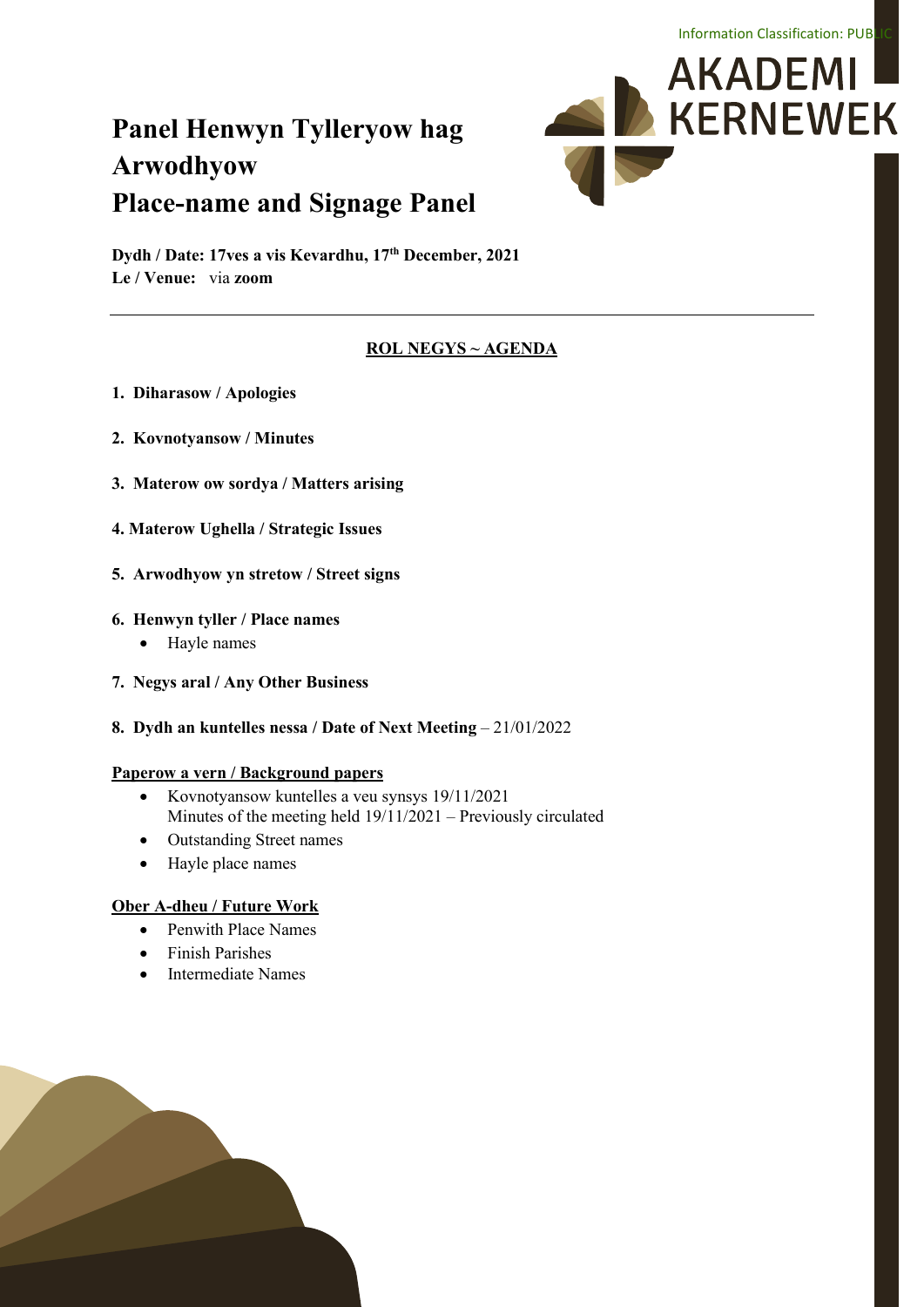Information Classification: PUBLIC



# **Panel Henwyn Tyller hag Arwodhyow Place-name and Signage Panel**

**Kovnotyansow an kuntelles synsys:** Dy'Gwener 17 mis Kevardhu 2021

**Draft Minutes of the meeting held:** Friday 17 December 2021

**Attendees:** J Edmondson; D Brotherton; K George; G Gillingham; L Jenkin; <sup>R</sup> Sheaff

- **In attendance:** S Rogerson
- **# Item Action**

- **1 Diharesow / Apologies** NONE
- **2 Kovnotyansow / Minutes**

Minutes of the meeting dated 19 November 2021 were read and agreed, pending the following amendment:

- Item 6, Hayle place names: Correct the agreed translation of Bosworgi to *Boswithgi*.
- **3 Materow ow sordya / Matters arising Item 5, Street signs**

There was a discussion about the etymology of Godolphin.

**ACTION:** SR to extract records on Godolphin for the January 2022 meeting. **SR**

**4 Materow ughella / Strategic issues**

NONE

**5 Arwodhow yn stretow / Street signs**

Gilly Lane, Whitecross, Penzance = **Bownder an Gelli**

Thought to come from Cornish *kelli* 'grove'.

Hental, Perranporth = **Hyns Dall**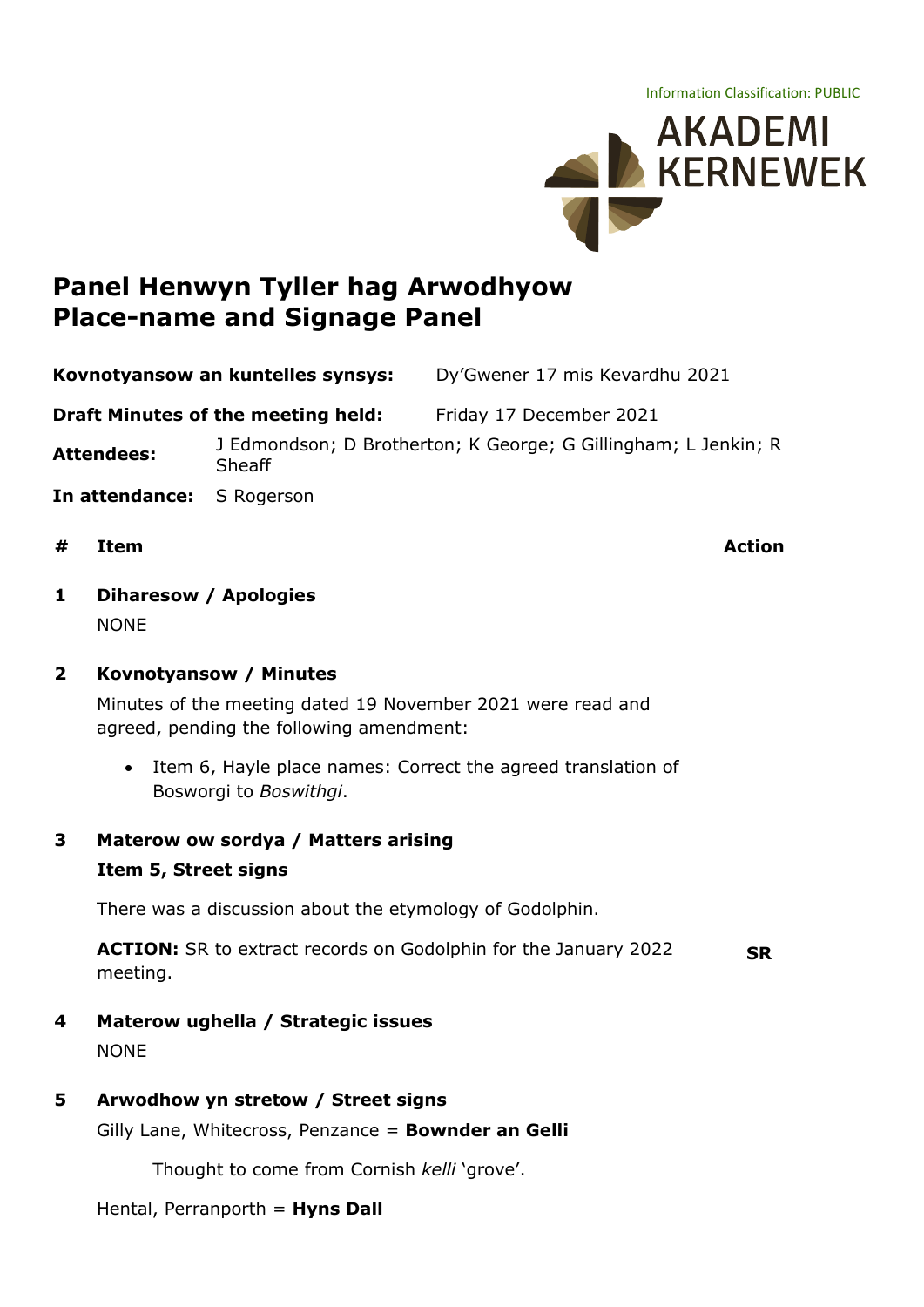## **# Item Action**

Linked to 'The Sidings' (Nancegollan; St Newlyn East), meaning a blind track. Previously translated as *dallhynsow* but follows the current name structure here.

#### Southshore, Seaton = **Arvor Soth**

There was a recommendation to provide the translation *Glynndreysek*, in reference to the nearby Striddicks settlement.

St Breock Heights, St Breock = **Ardh Nanssans**

Trevarrack Noweth, Gulval = **Treverek Nowydh**

# **6 Henwyn tyller / Place names**

## **Hayle place names**

#### Harveys Towans = **Tewynnow Hervi**

Containing *tewynnow* 'dunes' + Hervi [personal name].

## Kayle = **Kayul**

This name appears to be two syllables, possibly of Irish origin. Considered most likely a personal name. Translation based on 1262 form *Cayul*.

## Castle Kayle = **Kastel Kayul**

## Kayle Farm = **Tregayul**

## Kellinoon (Downs) = **Kelli an Woon**

Containing *kelli* 'grove' + *an* 'the' + goon 'downs'.

#### Keskeys = **Kerskeus**

Containing *ker* 'fort' + *skeus* 'fear, shadow'.

## Lanuthnoe = **Lannudhnow**

Containing *lann* 'enclosure' + Udhnow (Saint Erth). This settlement refers to St Erth Churchtown.

#### Lethlean = **Leghlien**

Early spellings include *leth* and *leyth*, but it was thought most likely to contain *legh* 'flat stone slab' + *lien* 'linen'.

Existing translations for the street names Lethlean Close, Lane